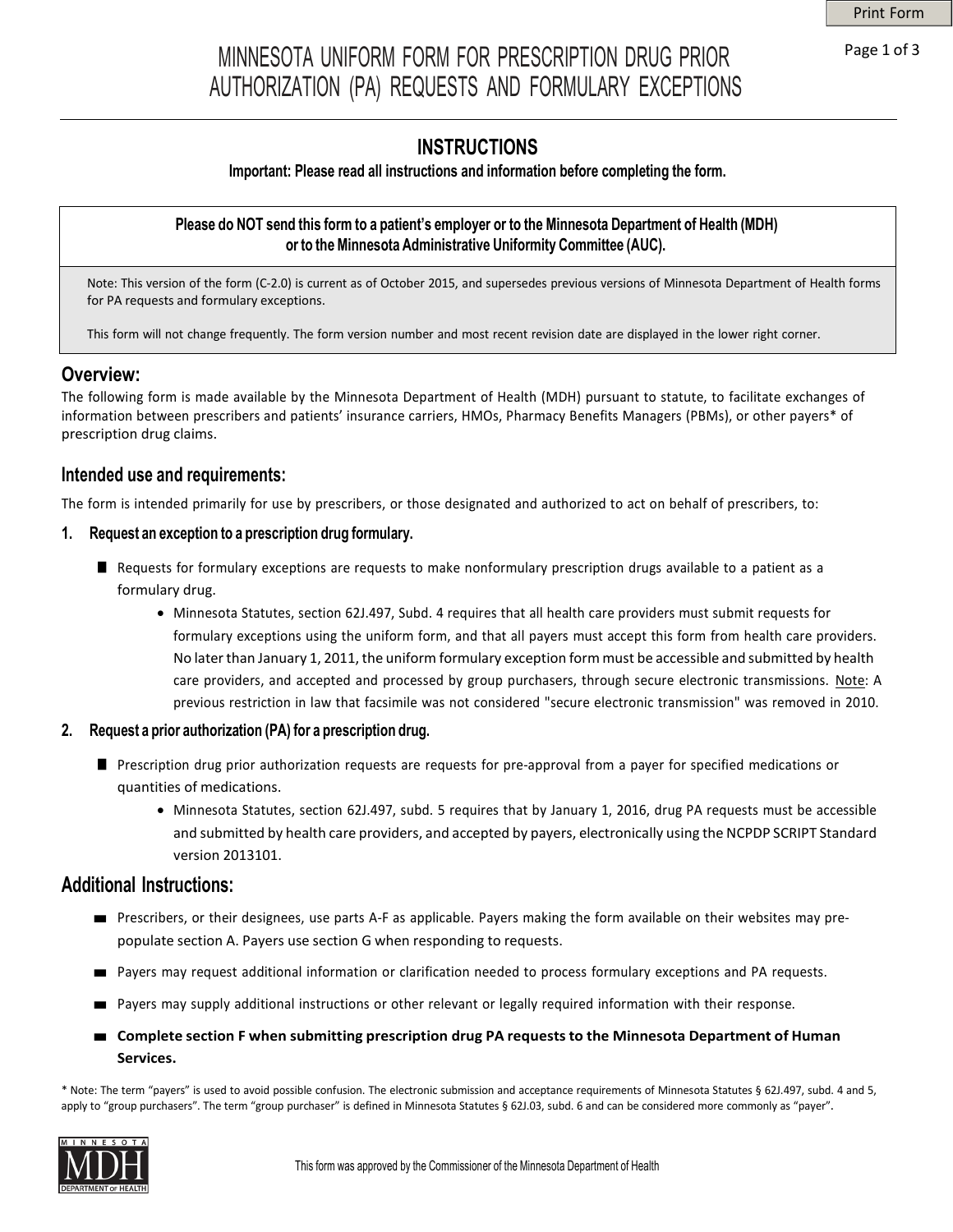Print Form

Page 2 of 3

## MINNESOTA UNIFORM FORM FOR PRESCRIPTION DRUG PRIOR AUTHORIZATION (PA) REQUESTS AND FORMULARY EXCEPTIONS

|                                                                                                                                                   | or to the Minnesota Administrative Uniformity Committee (AUC).       |                                                                          | Please do NOT send this form to a patient's employer or to the Minnesota Department of Health (MDH)                                   |  |
|---------------------------------------------------------------------------------------------------------------------------------------------------|----------------------------------------------------------------------|--------------------------------------------------------------------------|---------------------------------------------------------------------------------------------------------------------------------------|--|
|                                                                                                                                                   | See additional instructions and overview, Instructions page.         |                                                                          |                                                                                                                                       |  |
|                                                                                                                                                   | Please check the appropriate box below. This form is being used for: |                                                                          |                                                                                                                                       |  |
| <b>Formulary Exception</b>                                                                                                                        | <b>Prior Authorization (PA) Request</b>                              |                                                                          | Unsure/Unknown                                                                                                                        |  |
| A                                                                                                                                                 |                                                                      |                                                                          | <b>Destination</b> This form is being submitted to: (Payers making this form available on their websites may pre-populate section A.) |  |
| Payer Name: UCare (Div-MNU)                                                                                                                       |                                                                      |                                                                          | Payer Contact Name (IF AVAILABLE): Express Scripts Prior Auth Dept                                                                    |  |
| Payer Address: -                                                                                                                                  |                                                                      | City, State, Zip: ------                                                 |                                                                                                                                       |  |
| Payer Phone: (877) 558-7523                                                                                                                       | Secure Fax: 877-251-5896                                             |                                                                          | Other: MinnesotaPA@express-scripts.com                                                                                                |  |
| separate prescription benefit ID number), provide the patient's health plan ID number.<br>Patient Name (LAST, FIRST, MI):                         |                                                                      | DOB:                                                                     | Gender:                                                                                                                               |  |
| Patient Address:                                                                                                                                  |                                                                      | City, State, Zip:                                                        |                                                                                                                                       |  |
| Health Plan or Prescription Plan:                                                                                                                 |                                                                      | Patient Health Plan ID Number:                                           |                                                                                                                                       |  |
| <b>Prescriber Information</b>                                                                                                                     |                                                                      |                                                                          | (OR PRESCRIPTION PLAN ID IF DIFFERENT THAN HEALTH PLAN ID)                                                                            |  |
| Prescriber Name (LAST, FIRST, MI):                                                                                                                |                                                                      | NPI:                                                                     | Specialty:                                                                                                                            |  |
| Prescriber Business Address:                                                                                                                      |                                                                      | City, State, Zip:                                                        |                                                                                                                                       |  |
| Health Plan or Prescription Plan:                                                                                                                 |                                                                      | Patient Health Plan ID Number:                                           |                                                                                                                                       |  |
| Prescriber Phone:                                                                                                                                 |                                                                      | Prescriber Secure Fax:                                                   |                                                                                                                                       |  |
| Prescriber Point of Contact (POC) Name:                                                                                                           |                                                                      | POC Phone:                                                               | POC Secure Fax:                                                                                                                       |  |
| (IF DIFFERENT THAN PRESCRIBER)                                                                                                                    |                                                                      | (IF DIFFERENT THAN PRESCRIBER)<br>Clinic/Location/Facility Contact Name: |                                                                                                                                       |  |
| Clinic/Location/Facility Name:<br>Clinic/Location/Facility Phone:                                                                                 |                                                                      | Secure Clinic/Location/Facility Fax:                                     |                                                                                                                                       |  |
| Clinic/Location/Facility Address:                                                                                                                 |                                                                      | City, State, Zip:                                                        |                                                                                                                                       |  |
| "X" DEA number (buprenorphine prescriber status number, always preceded by "x," issued per the Drug Addiction Treatment Act of 2000 (Data 2000)): |                                                                      |                                                                          |                                                                                                                                       |  |
|                                                                                                                                                   |                                                                      |                                                                          |                                                                                                                                       |  |

## D | **Prescription Drug Information (Medication information)**

When completing this section and the following section (E), medication "strength" is usually expressed in milligrams, e.g., 30mg, 15mg/ml, etc. Medication "dosing schedule" is used to report how often the patient will take/use the medication, e.g, daily, four times per day, every four hours, as needed, etc. If request is for a Minnesota Department of Human Services recipient, please also fill out Section F.

| Drug Being Requested:                                                             | Strength:                               |  |  |  |
|-----------------------------------------------------------------------------------|-----------------------------------------|--|--|--|
| (REQUESTED DRUG NAME)                                                             | (E.G., 30 MG, 15 MG/ML, ETC)            |  |  |  |
| Dosing Schedule:                                                                  | Date Therapy Initiated:                 |  |  |  |
| Duration of Therapy Expected:                                                     | <b>Authorization Start Date:</b>        |  |  |  |
| Clinical Drug Trial Request?                                                      | Is Dispense as Written (DAW) Specified? |  |  |  |
| (NOTE: THE MINNESOTA DEPT. OF HUMAN SERVICES DOES NOT COVER CLINICAL DRUG TRIALS) |                                         |  |  |  |
| Rationale for DAW?                                                                |                                         |  |  |  |
| Is patient currently being treated with the drug requested?                       | Date Started:                           |  |  |  |